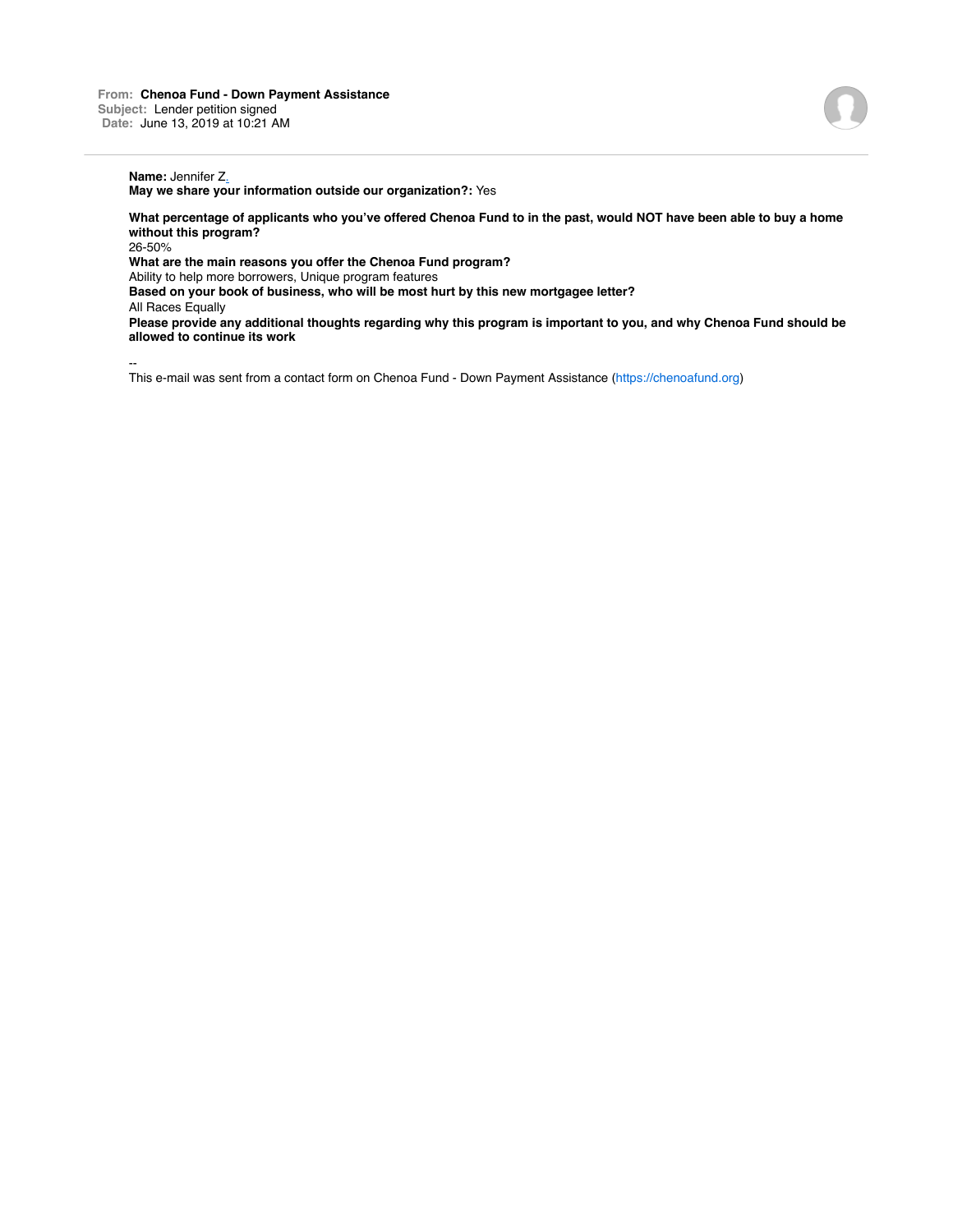**Name:** Raymond W

**May we share your information outside our organization?:** Yes

**What percentage of applicants who you've offered Chenoa Fund to in the past, would NOT have been able to buy a home without this program?**

76-100%

**What are the main reasons you offer the Chenoa Fund program?**

Ease of use, Ability to help more borrowers, Unique program features **Based on your book of business, who will be most hurt by this new mortgagee letter?**

**Minorities** 

**Please provide any additional thoughts regarding why this program is important to you, and why Chenoa Fund should be allowed to continue its work**

I have used the program since 2016 and found it extremely beneficial to all types of borrowers. In the case of minorities and nurses, first res ponders, teachers, it has gotten them into a home that under normal circumstances they would not have been able to purchase one.

I strongly believe in the program and hope that it will continiue

--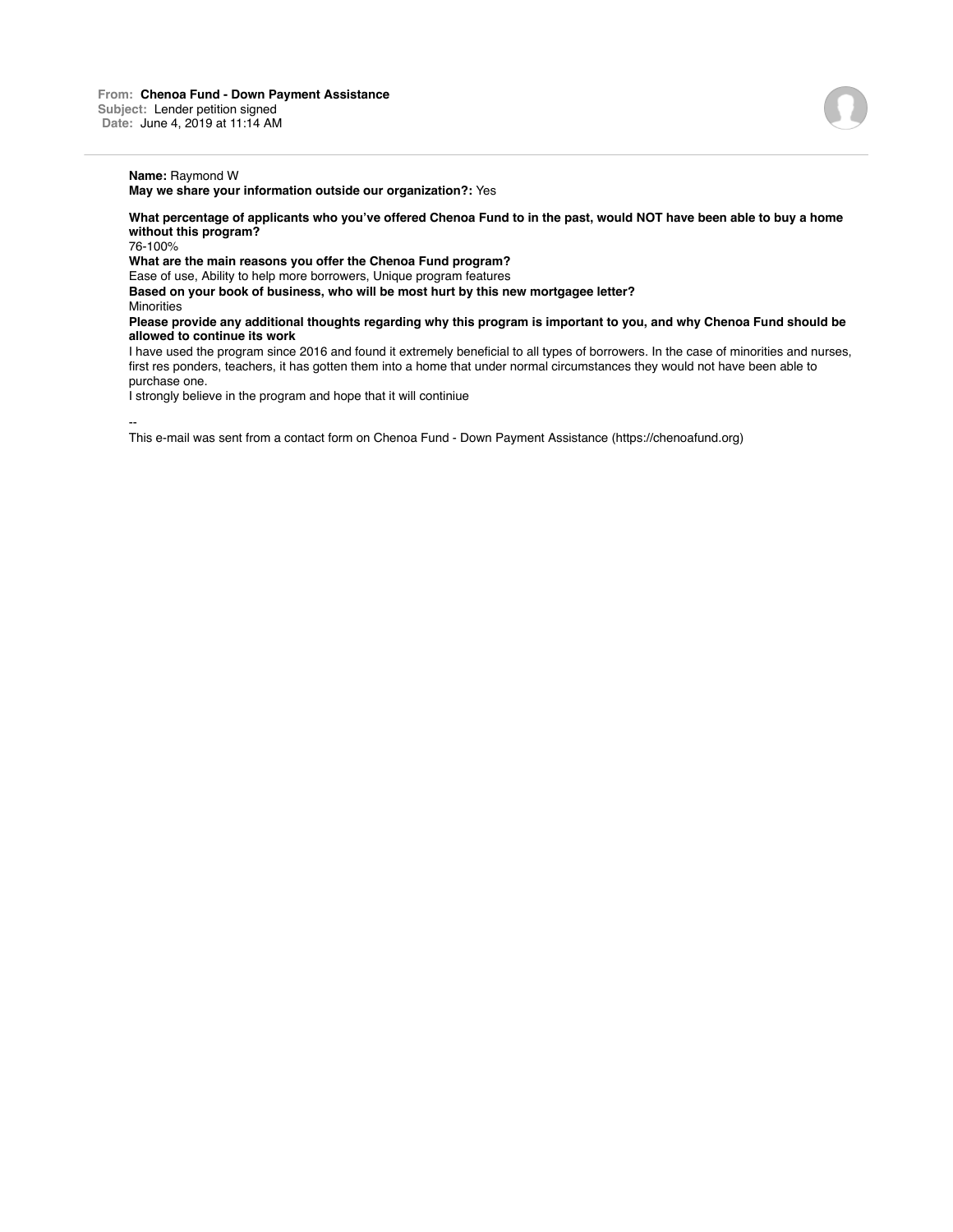#### **From: Chenoa Fund - Down Payment Assistance Subject:** Lender / Borrower Petition Signed **Date:** May 14, 2019 at 10:12 AM



**What percentage of applicants who you've offered Chenoa Fund to in the past, would NOT have been able to buy a home without this program?**

76-100% **What are the main reasons you offer the Chenoa Fund program?** Ability to help more borrowers **Based on your book of business, who will be most hurt by this new mortgagee letter?** All Races Equally **Please provide any additional thoughts regarding why this program is important to you, and why Chenoa Fund should be allowed to continue its work** I have worked with the program since 2016 and found it to be one of the best programs to help first time home buyers. In all of the 35 loans I have closed since then, ever borrower would not have been able to purchase a home if it were not for the program. There were many nurses, care takers and first res ponders that were given the assistance that they could not get elsewhere. From what I know all have continued to make there payments and live in the homes purchased.

#### **Name:** Raymond W

## **May we share your information outside our organization?:** Yes

--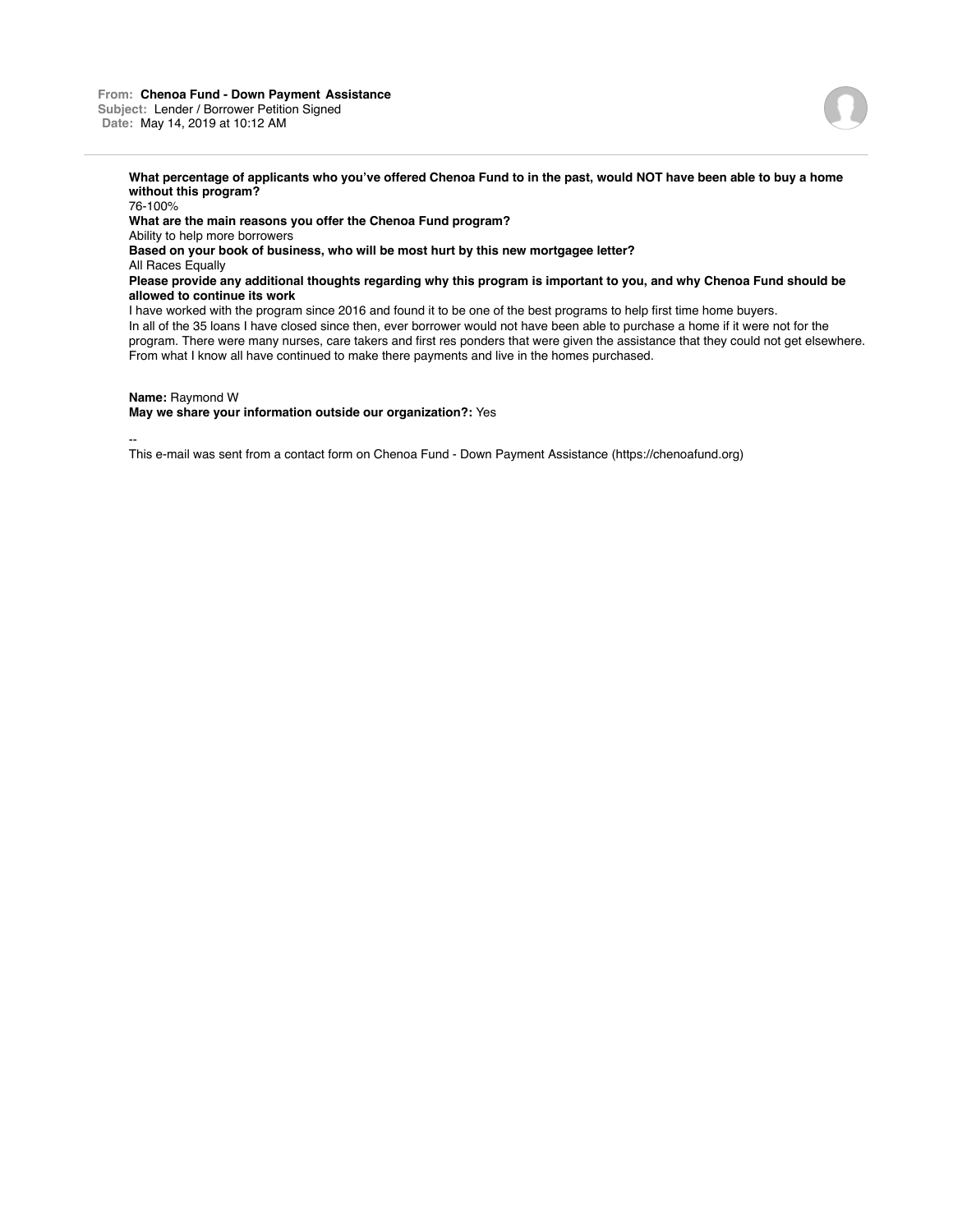### **From: Chenoa Fund - Down Payment Assistance Subject:** Lender / Borrower Petition Signed **Date:** May 14, 2019 at 1:39 PM



**What percentage of applicants who you've offered Chenoa Fund to in the past, would NOT have been able to buy a home without this program?**

76-100% **What are the main reasons you offer the Chenoa Fund program?** Ability to help more borrowers **Based on your book of business, who will be most hurt by this new mortgagee letter? Minorities Please provide any additional thoughts regarding why this program is important to you, and why Chenoa Fund should be allowed to continue its work**

It will help me to reach more people who are interested in this program.

**Name:** Alessandro

**May we share your information outside our organization?:** Yes

--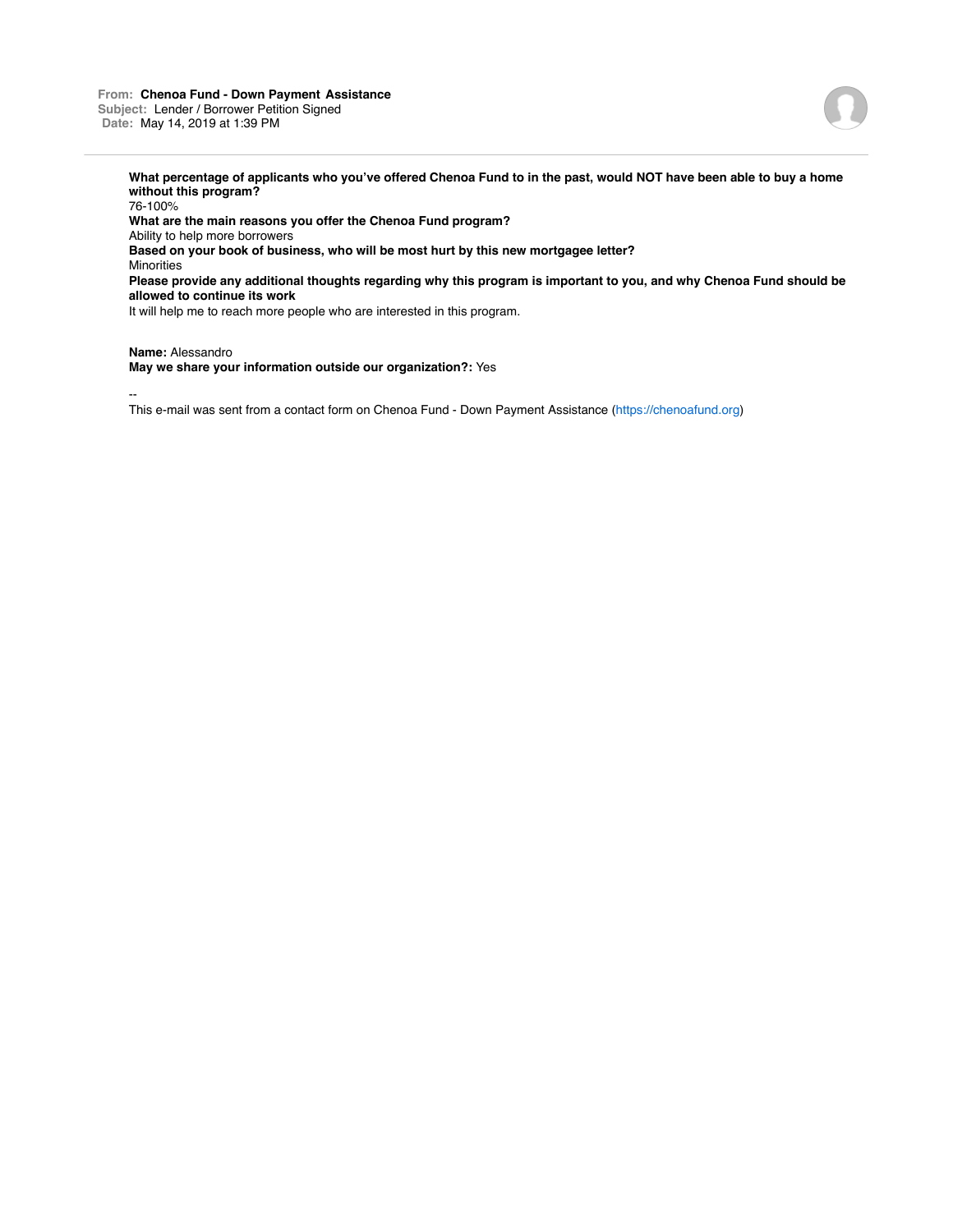### **From: Chenoa Fund - Down Payment Assistance Subject:** Lender / Borrower Petition Signed **Date:** May 14, 2019 at 12:45 PM



**What percentage of applicants who you've offered Chenoa Fund to in the past, would NOT have been able to buy a home without this program?**

0-25% **What are the main reasons you offer the Chenoa Fund program?** Ability to help more borrowers **Based on your book of business, who will be most hurt by this new mortgagee letter?** All Races Equally **Please provide any additional thoughts regarding why this program is important to you, and why Chenoa Fund should be allowed to continue its work**

**Name:** Piero C

**May we share your information outside our organization?:** Yes

--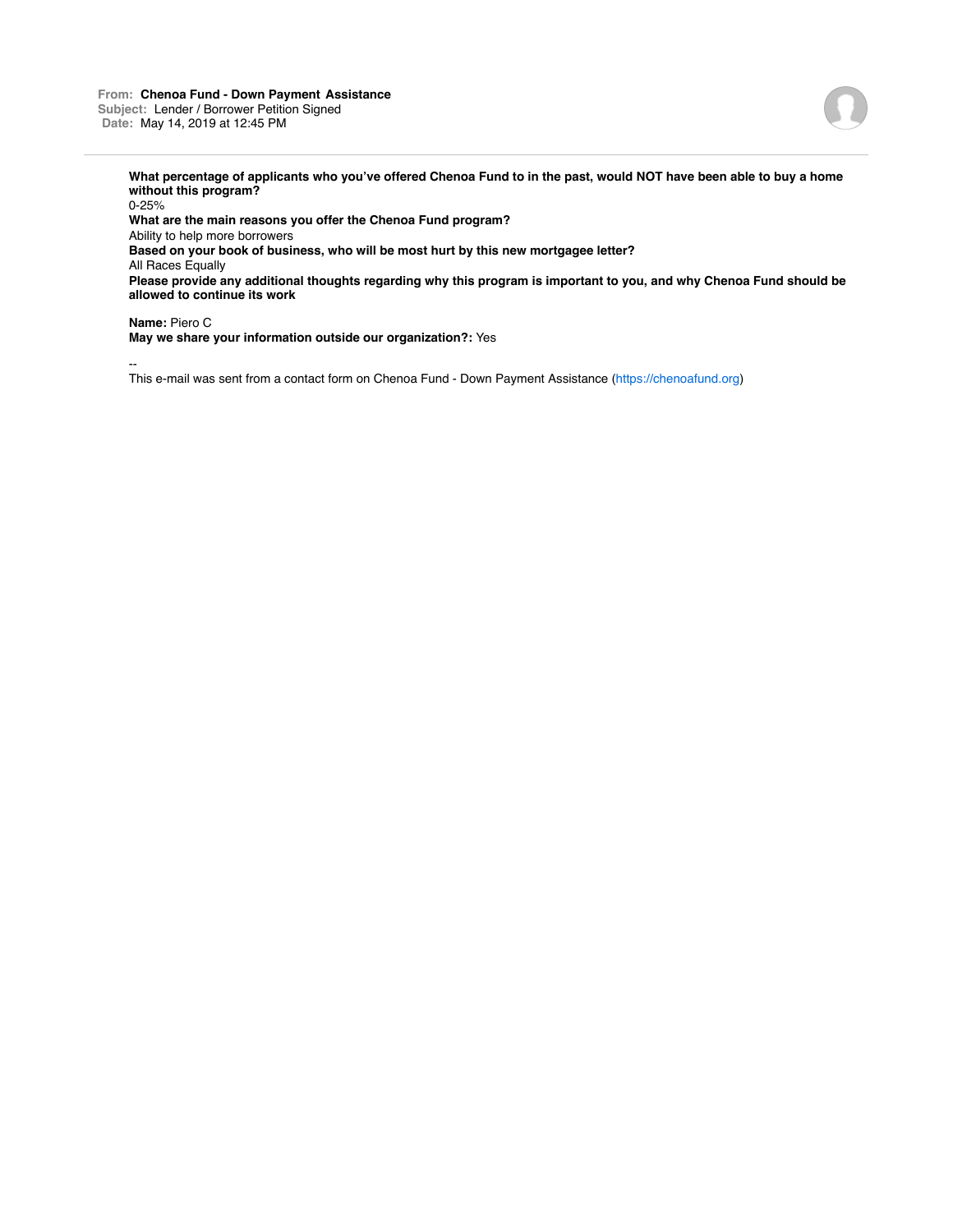### **From: Chenoa Fund - Down Payment Assistance Subject:** Lender / Borrower Petition Signed **Date:** May 14, 2019 at 9:43 AM



**What percentage of applicants who you've offered Chenoa Fund to in the past, would NOT have been able to buy a home without this program?**

76-100% **What are the main reasons you offer the Chenoa Fund program?** Ability to help more borrowers **Based on your book of business, who will be most hurt by this new mortgagee letter?** Minorities **Please provide any additional thoughts regarding why this program is important to you, and why Chenoa Fund should be allowed to continue its work**

**Name:** Claudia U

**May we share your information outside our organization?:** Yes

--